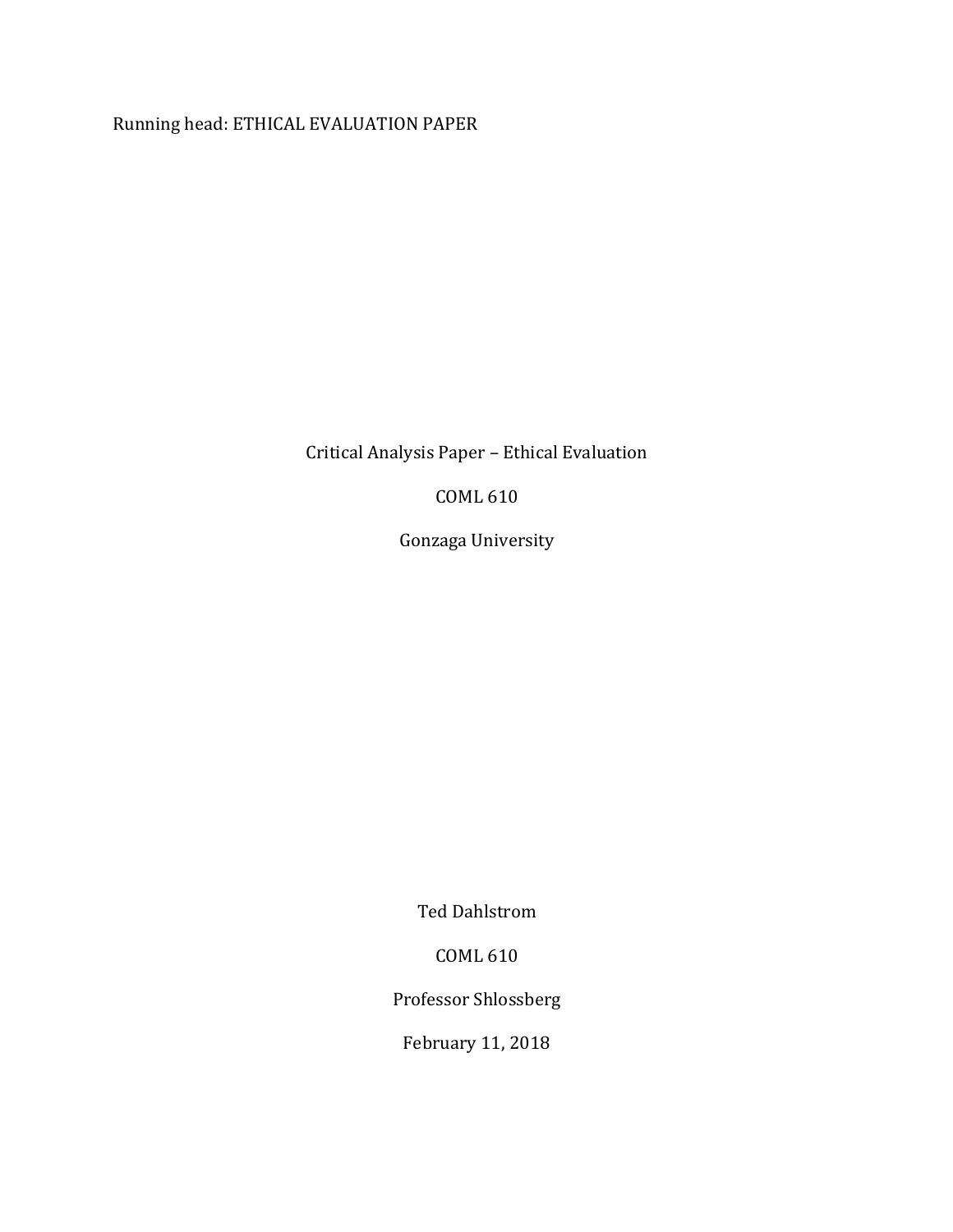### **Introduction**

On April 1, 2015, the city of Seattle implemented its new minimum wage law that by 2121 will raise the city's minimum wage to \$15 per hour. Large employers, those with more than 500 employees nationwide, are currently required to pay their Seattle-based workers \$15 per hour. Small employers, those with fewer than 500 employees, have until 2021 to fully phase in the wage increase. Seattle was the first major city to increase its minimum wage to \$15 per hour.

The "fight for \$15," as a union-aligned interest group colloquially branded the effort to increase the minimum wage to \$15 per hour both nationwide in Seattle, has been a fierce battle among interest groups, economists, and policymakers (Greenhouse, 2015). No one in Seattle truly knew what the effects of such a dramatic increase in the minimum wage (up from \$9.47 per hour) would be. No city or state had ever implemented such a high minimum wage. Economists and policy experts posited that the increase would help or hurt the local economy based on their own beliefs of the role the minimum wage plays in the marketplace.

At the time, the business community generally believed that the increase to \$15 per hour was too high, too drastic, and would result in higher costs and job cuts because owners would not to be able to afford to pay their employees more (Tuccille, 2018). Labor unions and liberal interest groups believed that workers needed to earn a living wage, that the additional income paid to them would stimulate the local economy, and increased costs for consumers associated with increased wages would be negligible (Constant, 2018).

Whatever their motivations, interest groups across the ideological spectrum weighed in on the policy implications of Seattle's proposed \$15 per hour minimum wage.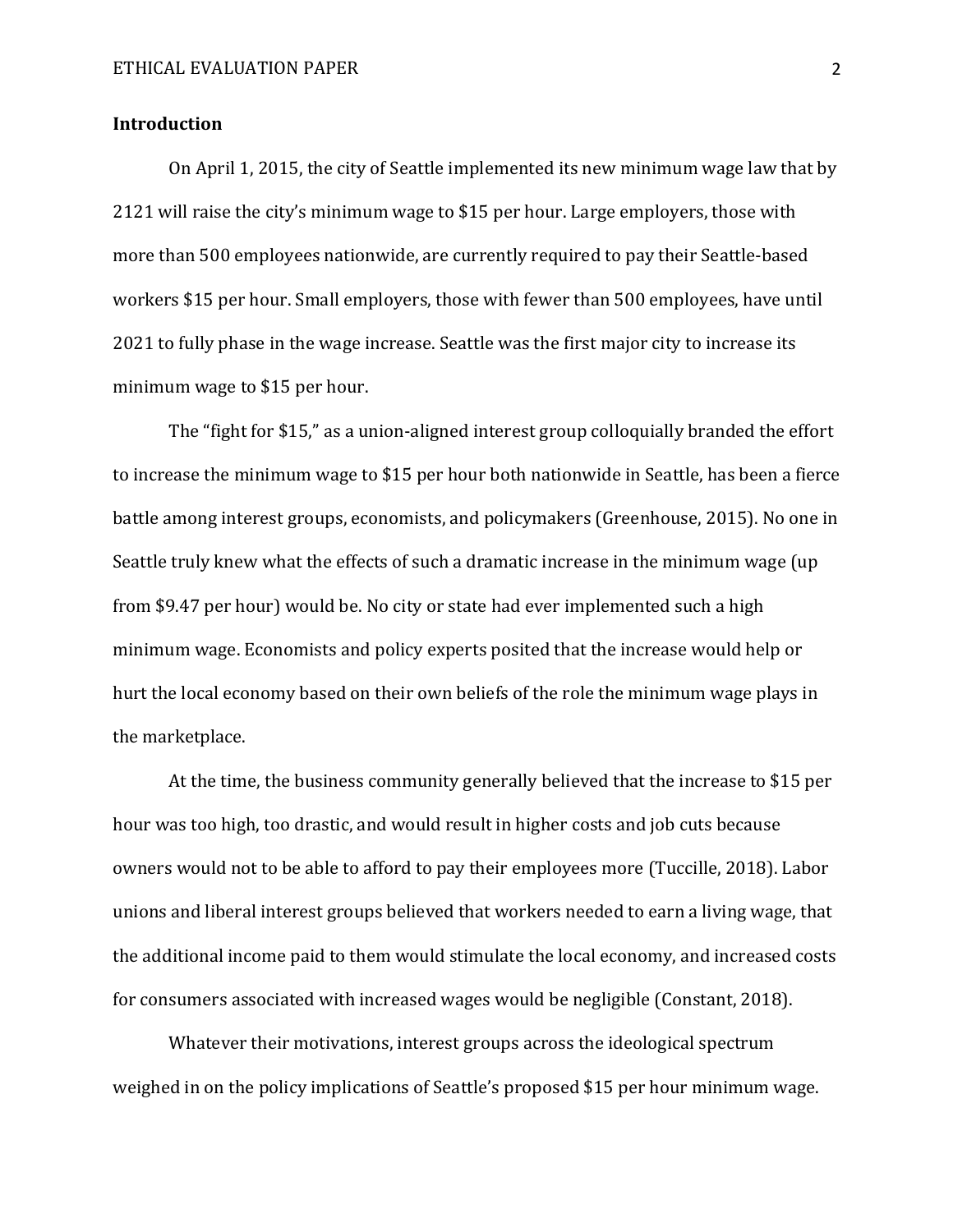The debate among the city council members did not match the diversity of thought and opinion presented by various interest groups.

# **Dialogic Ethics**

A communicator who is working from a position of dialogic ethics asks, "how can I meet this situation, not with demand, but with an intense desire to learn?" Such a position does not suggest agreement, just recognition of what is before us as the door to learning (Arnett, Fritz, & Bell, 2008). Members of the Seattle City Council are politicians, not communicators, so they are not required to engage in dialogic ethics. In fact, many of them choose not to. They approach policy discussions in a non-dialogic manner with demand rather than an intense desire to learn. At city council meetings, dissenting views are consistently shouted down by those in the audience and generally disregarded by the Members themselves (Norimine, 2017).

Dialogic ethics is not about "getting my own way," but about meeting what is before us – like it or not (Arnett et al., 2008). The minimum wage debate in Seattle began in a dialogically unethical manner with an intense attentiveness to the historical moment of achieving a \$15 per hour rather than collaborating with stakeholders to determine the right policy for the city. Would \$11 per hour be a better option? \$12.50? No change at all? No options were realistically discussed because Socialist City Councilmember Kshama Sawant demanded to "Fight for \$15 (McGreal, 2014)." She had no interest in listening to others and did not engage in dialogue with anyone outside of those who already agreed with her. Sawant's non-dialogic and uncivil manner made any other minimum wage-related policy options unattainable because she threatened to file an initiative that would have led to a public vote on the minimum wage if the decision made by the City Council was not to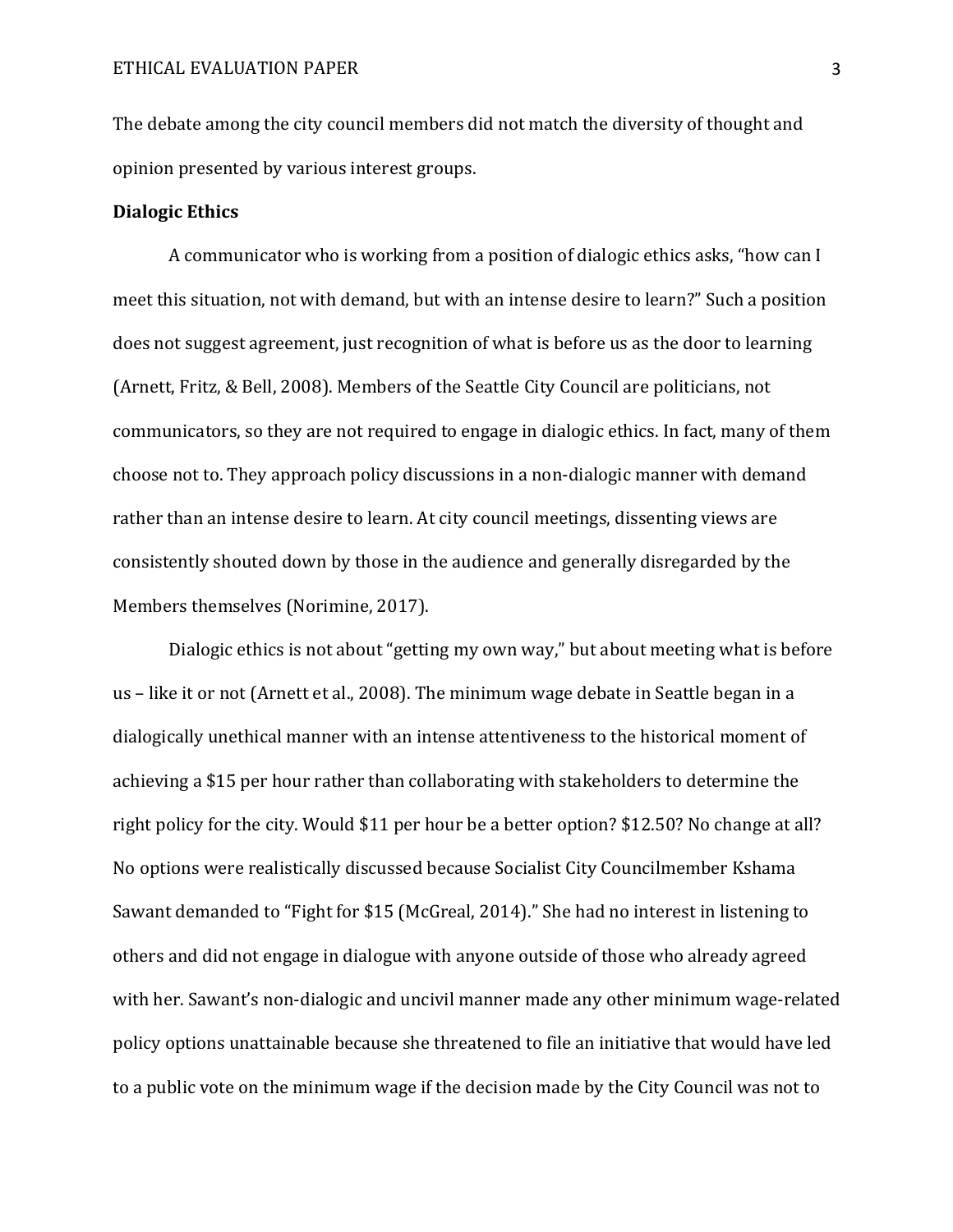her liking (McGreal, 2014). This blackmail may have been uncivil and was definitely not dialogically ethical, but it worked. In mid-2014, after perfunctory collaboration with the business community, Seattle enacted what was then the highest minimum wage in the nation.

# **Impact of Dialogic Communication**

Dialogic civility seeks to halt the triad of domination that seeks to defame, discount, and dissect the Other (Arnett, et al., 2008). In Seattle City Council, the Other is considered anyone or any organization that does not accept worker-focused liberal politics. The real debate over the minimum wage increase was only how long businesses would have to comply with the \$15 per hour wage, not whether it was a good idea or whether a better way forward existed (McGreal, 2014). This is not dialogic civility and points to the City Council being a part of the triad of domination over those who disagree with its policies. Dialogic civility has to do with learning and being open-minded to the opinions and thoughts of others and beginning dialogue by listening, very little of which takes place in the Seattle City Council. Opposing viewpoints are discounted and organizations or individuals that do not agree with the majority viewpoint are dissected and defamed (Norimine, 2017).

Dialogic ethics listens to what is before one, attends to the historical moment, and seeks to negotiate new possibilities (Arnett et al., 2008). This is what happened in Seattle during the debate over the minimum wage, but the listening and negotiating was only among allies, not the Other. No one sought to understand or listen to the Other. The City Council saw \$15 per hour as a historical moment, but not because it was determined in a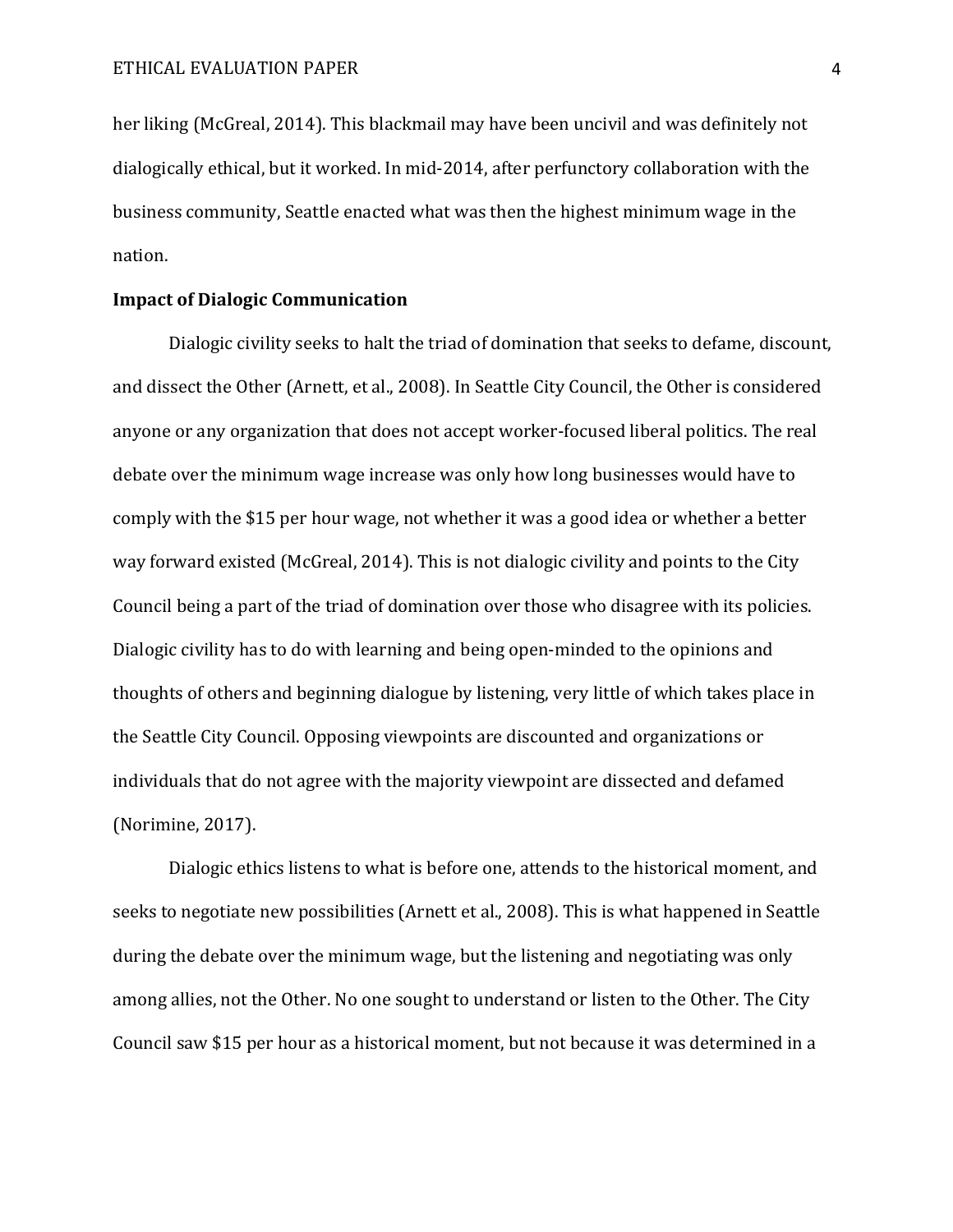non-partisan manner to be the best policy option. Rather, the historical moment was part of a national special interest-led movement.

#### **Creating Dialogic and Ethical Deliberation**

In 2014, then-Mayor Ed Murray formed a committee to explore the minimum wage issue. A majority of stakeholders wanted to increase the minimum wage, so the committee set about coming up with recommendations for the best way to do so. Unions, restaurants, businesses, and non-profits were represented on the committee, but it was the Mayor's goal from the beginning to raise the minimum wage to \$15 per hour (Murray, 2014).

The deliberation among the committee members was both dialogic and nondialogic. The plan all along was to increase the minimum wage to \$15 per hour, so there was little intent to listen to or understand the Other. However, the committee members did deliberate, to some extent, in a dialogic manner, and agreed to include phase-in requirements of seven years for small businesses and three years for large businesses in an effort to address the concerns of the business community. The business leaders on the committee agreed to the \$15 per hour minimum wage because they were concerned that, had an agreement not been reached, liberal interest groups led by Councilmember Sawant would have filed an initiative that would have been much less accommodating to the business community.

Interest groups across the political spectrum have a defined point of view and are not interested in engaging with the Other. Seattle is led by liberal-leaning elected officials, so it is not surprising that the Other is not engaged. The Other does not need to be engaged in Seattle. However, this does not lead to dialogically ethical behavior. Anyone familiar with the "Seattle Process," defined by endless meetings and discussions without people learning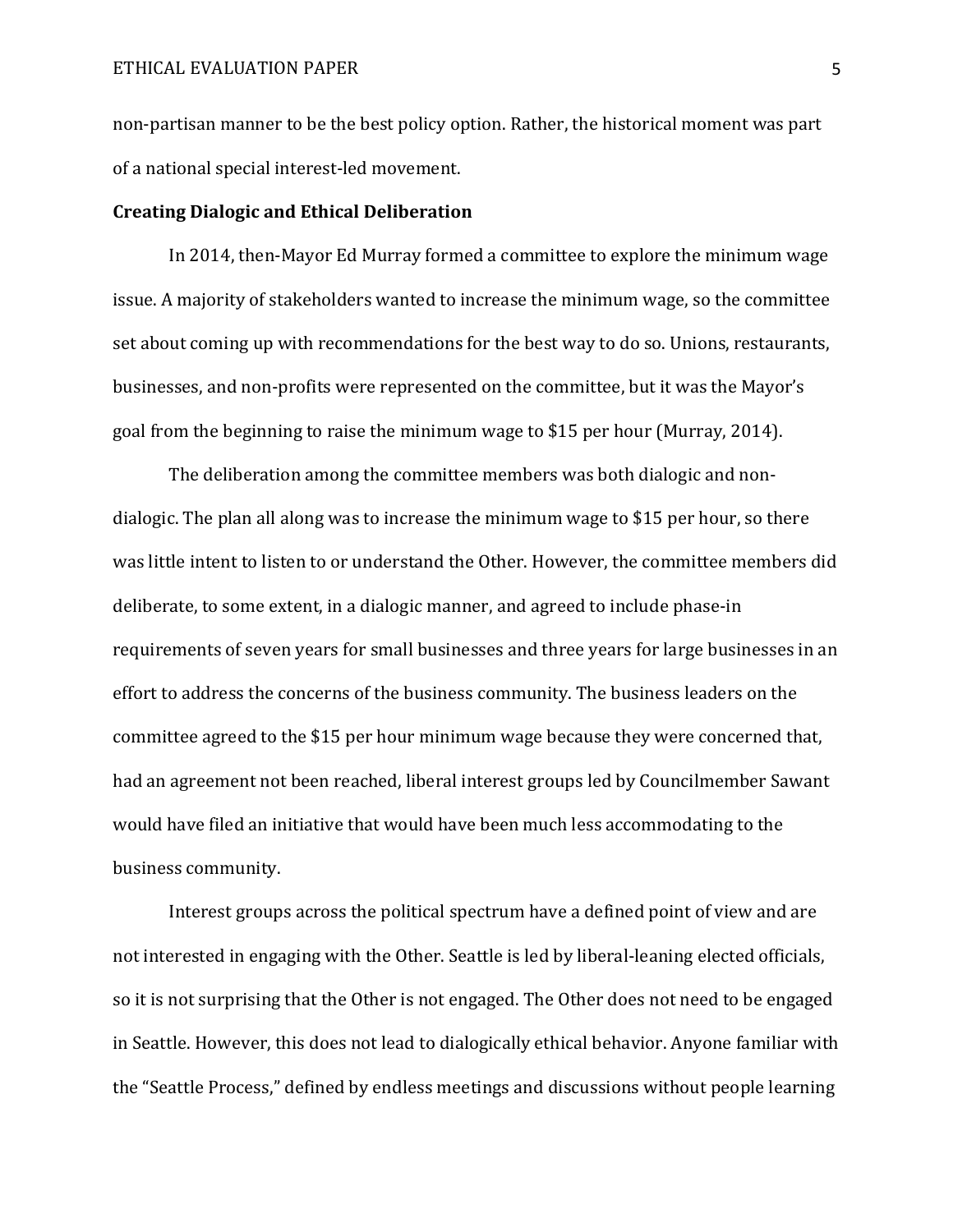## ETHICAL EVALUATION PAPER 6

from the ground of the Other, has certainly heard the phrase "we need more dialogue." Dialogic ethics rejects the need for "more dialogue" because it "ensures the impossibility of dialogic ethics, which hides from the ongoing demand made by oneself or another (Arnett et al., 2008)." Thus, the 2014 minimum wage debate in Seattle was not conducted in a dialogically ethical manner.

# **Conclusion**

Raising the minimum wage in any city is a decision that must include dialogically ethical, collaborative decision-making. Dialogic ethics embraces learning and considers the impulse to tell without understanding the Other a counteraction to the kind of ethical engagement needed in a world of acknowledged difference (Arnett et al., 2008). The legitimate concerns of all parties should be considered in a thoughtful manner and a decision should be made after considering all the factors without any biases or preconceived notions.

Unfortunately, the debate over whether to raise the minimum wage in Seattle was not undertaken in a dialogically ethical manner. By pre-determining the appropriate minimum wage to be \$15 per hour and then only debating the accommodations necessary to implement such a drastic increase, stakeholders did not learn from the Other, nor was the Other allowed to tell the stakeholders information in a monologue. Learning was not embraced by any of the interest groups or policymakers; rather, minds were already made up and decisions were made long before the debate unfolded. This dialogically unethical behavior may have resulted in a higher minimum wage, but it did not include sound policymaking decisions and learning from the ground of the Other.